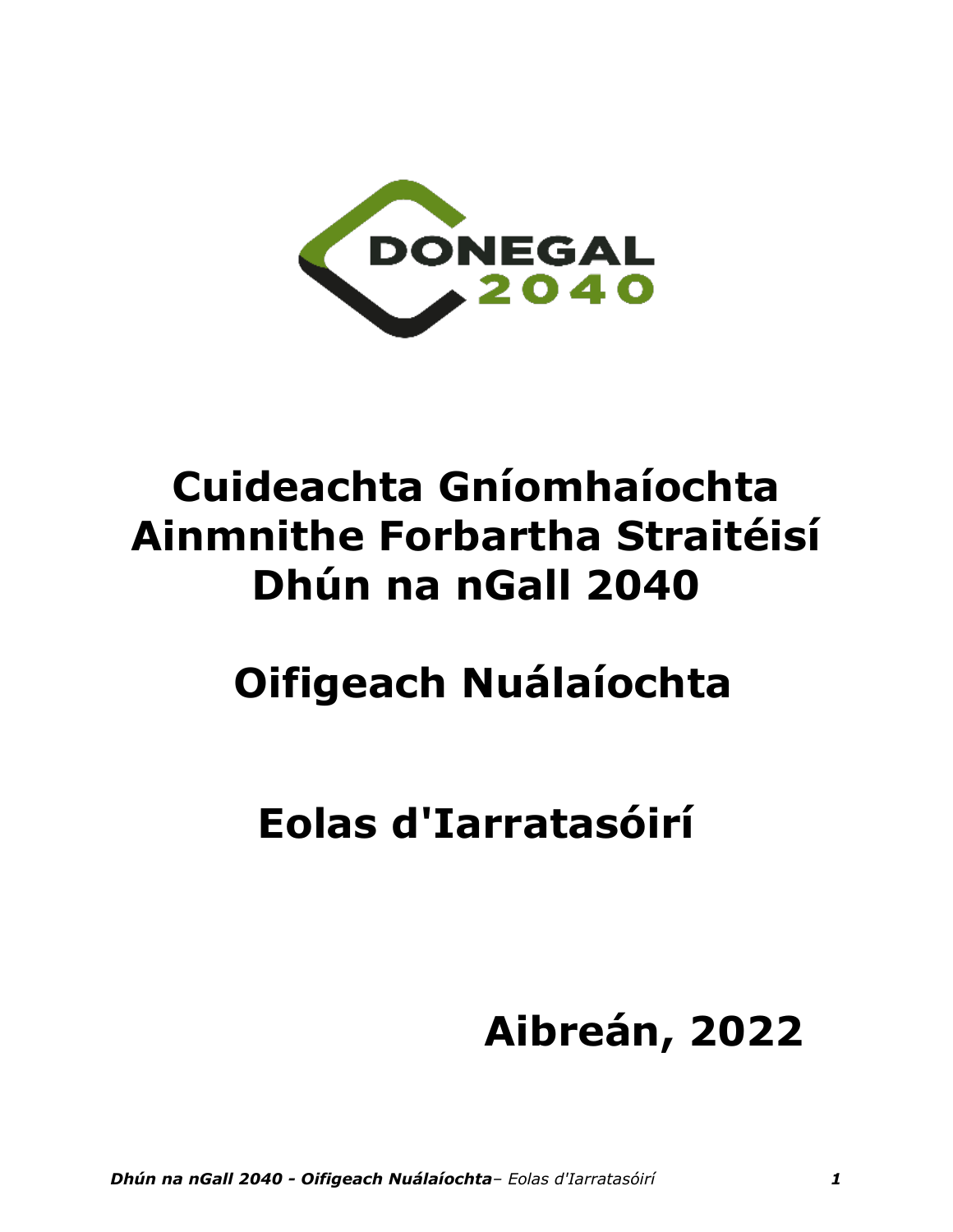# **Cúlra**

Is ionann Ionad Nuálaíochta Alpha agus ionad úr nuálaíochta digiteach atá lonnaithe i gcroílár Leitir Ceanainn arb é is cuspóir sainráite aige éiceachóras láidir fiontraíochta agus nuálaíochta a fhorbairt lena gcuirfear ar chumas gnólachtaí, idir ghnólachtaí nuathionscanta agus ghnólachtaí bunaithe, scálú agus idirnáisiúnú a dhéanamh agus bheith ag freagairt go héifeachtach do dheiseanna agus dúshláin margaidh a thiocfadh chun cinn. Cuimsíonn uaillmhianta an ionaid réamhluasaire saincheaptha a fhorbairt d'fhiontraithe luathsmaoinimh agus do bhunaitheoirí i réigiún na teorann mar aon le clár cuimsitheach de thacaí timfhillteacha do ghnólachtaí.

Agus é á chómhchistiú ag Fiontar Éireann faoi Chiste Forbartha Fiontraíochta na Teorann agus faoi stiúir Chomhairle Contae Dhún na nGall, cuirfidh Ionad Nuálaíochta Alpha spás oibre nuálach úrscothach ar fáil do ghnólachtaí nuathionscanta agus do ghnólachtaí atá ann cheana féin agus é mar aidhm aige éiceachóras dinimiciúil nuálach a fhorbairt. Faoi áitíocht 100%, beifear in ann 200 duine a óstáil san ionad nuálaíochta 17,500 troigh chearnach saintógtha seo.

Cuirfidh Ionad Nuálaíochta Alpha le hacmhainneacht folaigh shaol an ghnó teicneolaíochta nuathionscanta san Iarthuaisceart, rud a chuirfeadh go dearfach le cáil an réigiúin mar áit iontach le hinfheistíocht a dhéanamh ann agus le gnó a dhéanamh ann.

Is deis spreagúil dúshlánach é seo a bheith mar chuid de thionscnamh cumasaithe a rachaidh chun sochair go mór, ní hamháin do bhaile Leitir Ceanainn, atá suite i gcontae uathúil láidir Dhún na nGall, ach don réigiún cois teorann trí chéile in Éirinn.

# **1. An Post**

Is í Comhairle Contae Dhún na nGall atá ag éascú an chomórtais earcaíochta seo, thar ceann Chuideachta Gníomhaíochta Ainmnithe Forbartha Straitéisí Dhún na nGall 2040. Tá Dún na nGall 2040 ar lorg iarratais ó iarrthóirí a bhfuil na cáilíochtaí agus an taithí iomchuí acu faoi choinne phost an Oifigigh Nuálaíochta.

Tá sé beartaithe go gcuirfear painéal le chéile d'iarrthóirí cáilithe as a líonfar idir fholúntais bhuana agus fholúntais shealadacha le linn shaolré an phainéil.

Is conradh ar théarma seasta é seo go ceann tréimhse 3 bliana.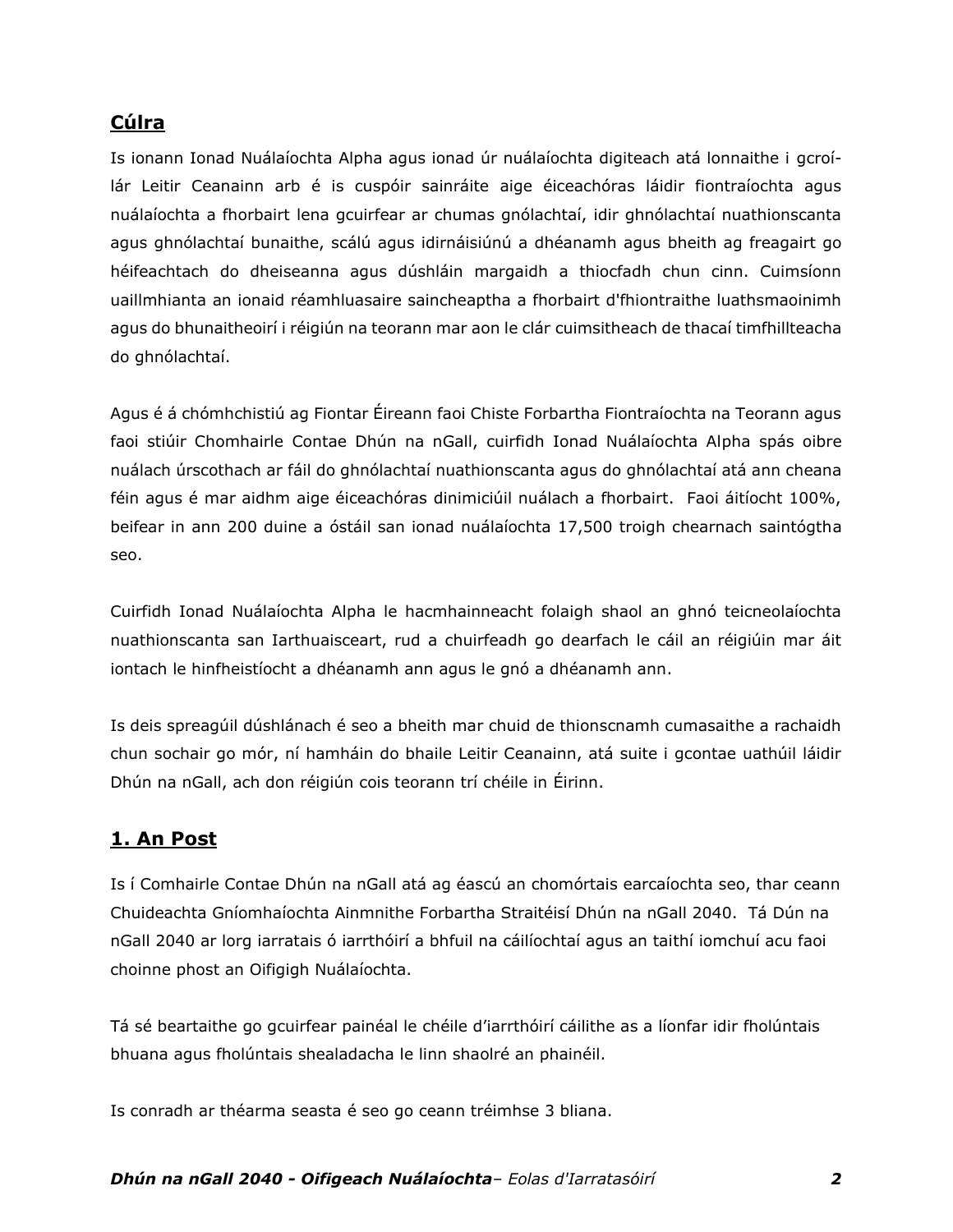# **2. Ról, Dualgais & Freagrachtaí**

Tá an tOifigeach Nuálaíochta in Ionad Nuálaíochta Alpha freagrach as bheith ag tacú le hobair Cheann na Nuálaíochta i dtaca le timpeallacht a chruthú agus a fhorbairt as a dtiocfaidh mórathrú ó thaobh na nuálaíochta de sa réigiún. Is é a bheas de dhíth faoi choinne an róil seo ná meon imreora foirne, scileanna idirphearsanta agus cumarsáide den chéad scoth, pointeáilteacht agus scileanna comhordaithe lóistíocht tionscadail. Tá liosta neamh-uileghabhálach de dhualgais leagtha amach thíos.

Bheith ag obair faoi stiúir Cheann na Nuálaíochta le:

- Éiceachóras láidir fiontraíochta agus nuálaíochta a fhorbairt lena gcuirfear ar chumas gnólachtaí, idir ghnólachtaí nuathionscanta agus ghnólachtaí bunaithe, scálú agus idirnáisiúnú a dhéanamh agus bheith ag freagairt go héifeachtach do dheiseanna agus dúshláin margaidh a thiocfadh chun cinn.
- Líonrú agus sineirgí a éascú d'fhonn an nuálaíocht agus an chruthaitheacht a thiomáint chun cinn.
- Caidreamh oibre láidir táirgiúil a fhorbairt le comhpháirtithe seachtracha, lena náirítear iad siúd ó earnálacha poiblí, príobháideacha, oideachais/oiliúna agus pobail.
- Socruithe oibriúcháin Ionad Nuálaíochta Alpha a bhainistiú lena n-áirítear teagmhálacha le tionóntaí, ballraíocht, airgeadas, díolacháin, margaíocht, imeachtaí lena gcinntítear oibriú éifeachtach agus inmharthanacht tráchtála an Ionaid.
- Tacú le cláir shaincheaptha réamhluasaire a d'fhreastalódh ar riachtanais corparáidí agus gnólachtaí nuathionscanta.
- Tacú le gréasáin de mheantóirí saineolacha, comhairleoirí straitéiseacha agus páirtithe leasmhara sinsearacha agus naisc bhríocha a éascú le fiontraithe ionchasacha le tacaíocht a sholáthar chun fiontair inmharthana inscálaithe agus gnólachtaí nuathionscanta a chruthú. Cuimsíonn sé seo teacht i dtír ar acmhainneacht na nasc straitéiseach, mar shampla trí Dhiaspóra Dhún na nGall agus trí ghréasáin thacaíochta eile.
- Comhoibriú a éascú leis an saol acadúil d'fhonn aistriú eolais agus teicneolaíochtaí a ghiaráil níos fearr agus d'fhonn gníomhaíochtaí diantaighde a spreagadh trína chur ar chumas gnólachtaí agus luathfhiontraithe leas a bhaint as acmhainneacht Taighde agus Forbartha, lena n-áirítear trí naisc láidre trasteorann agus trí naisc le hinstitiúidí tríú leibhéal ar oileán na hÉireann agus ar bhonn idirnáisiúnta.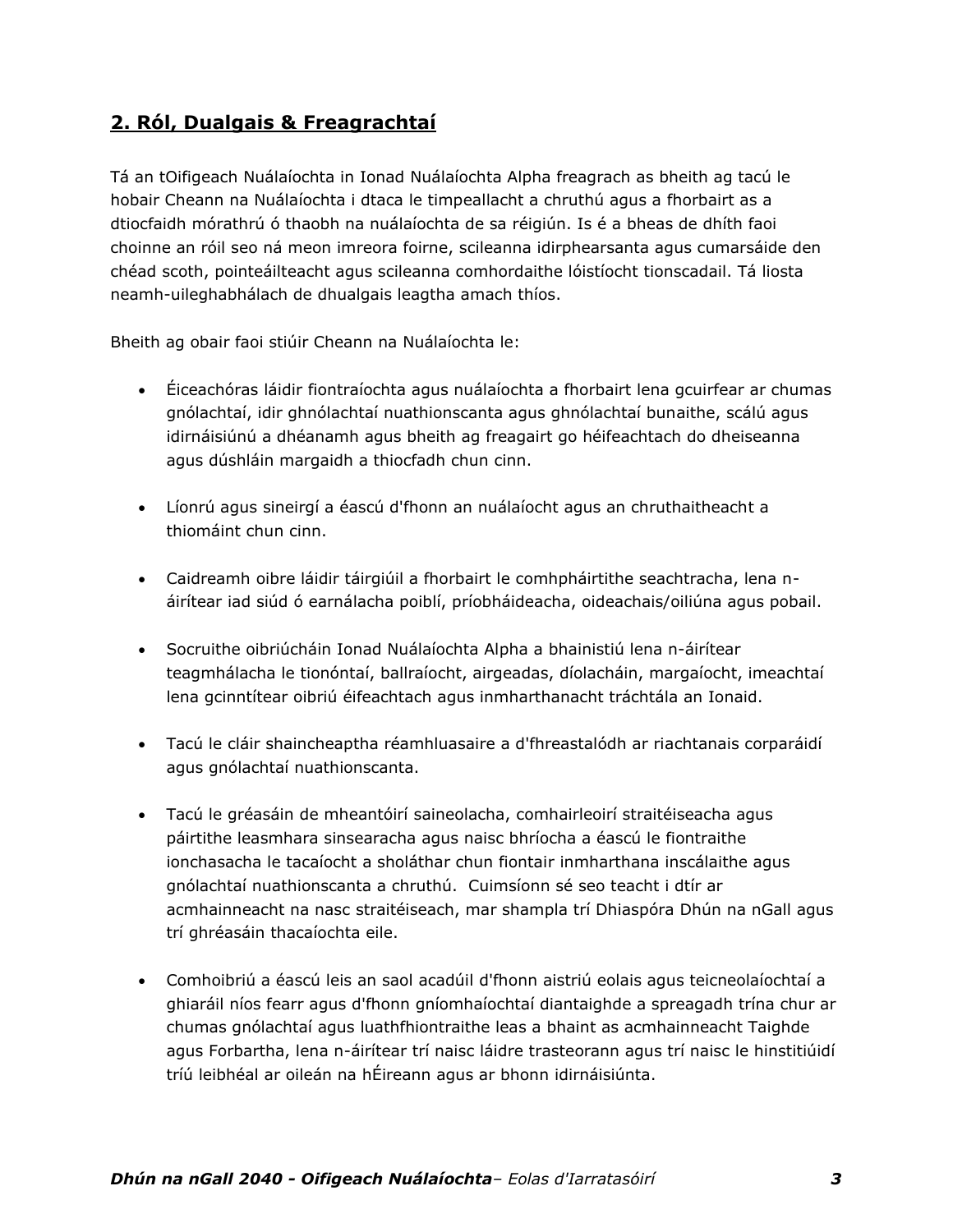- An bhraisle dhigiteach sa réigiún a fhorbairt, go háirithe in earnáil na TFC agus in earnáil theicneolaíocht an airgeadais agus níos mó comhoibrithe a spreagadh idir Corparáidí Ilnáisiúnta, Fiontair Bheaga agus Mheánmhéide agus gnólachtaí nuathionscanta san earnáil seo.
- Bheith ag comhoibriú le croí-pháirtithe leasmhara d'fhonn deiseanna a chruthú lena chur ar chumas gnólachtaí lántairbhe a bhaint as cumhacht na dteicneolaíochtaí ceannródaíocha bunathraitheacha trí 'shaotharlann bheo' a sholáthar agus trí rochtain a thabhairt do ghnólachtaí nuathionscanta ar tháirgí lena n-áirítear teicneolaíochtaí agus seirbhísí a chuideoidh leo a mbealach i dtreo an fháis a luasghéarú.
- Deiseanna a thapú, lena n-áirítear maoiniú, comhpháirtíochtaí a bhunú agus gníomhaíochtaí nuálaíocht-bhunaithe, a chuirfidh go dearfach le baint amach uaillmhianta an Ionaid.
- Bheith ag cloí le gach oibleagáid rialála agus reachtúil i dtaca le bainistiú foirne, teagmháil le cliaint agus bainistiú airgeadais agus buiséid.

# **3. Cáilíochtaí**

Tá na cáilíochtaí faoi choinne phost an **Oifigigh Nuálaíochta** leagtha amach thíos:-

# **(a) Carachtar**

Beidh dea-charachtar ag na hIarratasóirí.

# **(b) Sláinte**

Beidh sláinte ag iarratasóirí a thabharfadh le fios go bhfuil siad ábalta seirbhís rialta, éifeachtach a chur ar fáil.

D'fhéadfadh sé gur ghá go rachadh iarrthóirí rathúla faoi scrúdú dochtúra, faoi rogha Dhún na nGall 2040.

# **(c) Oideachas, Taithí**

Ar an dáta is deireanaí faoinar gá foirmeacha iarratais comhlánaithe a bheith istigh, ní mór d'iarrthóirí na nithe seo a leanas a bheith acu: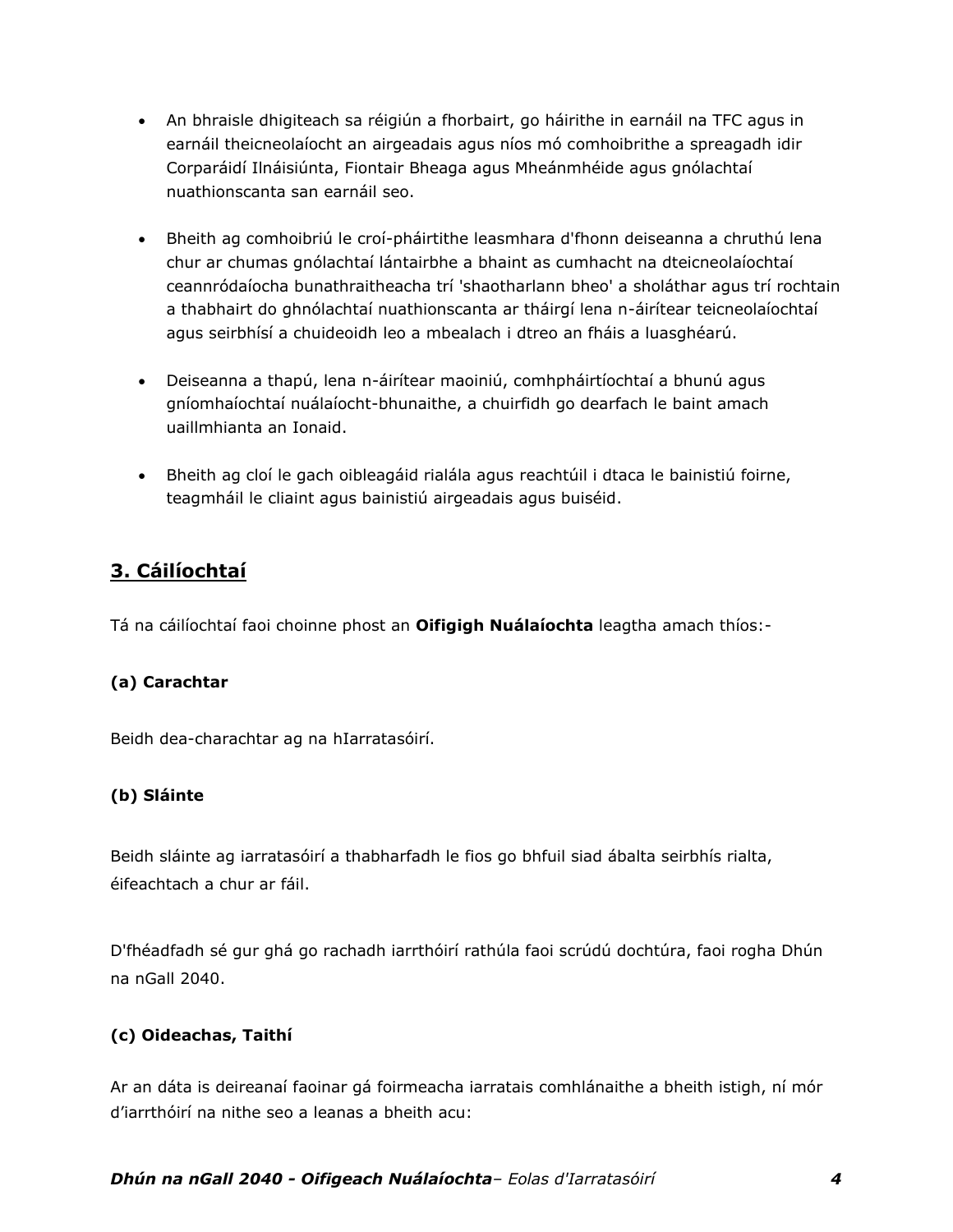- (i) Céim Onóracha (leibhéal 8) sa Mhargaíocht, Gnó, nó cáilíocht ábhartha choibhéiseach.
- (ii) Dhá bhliain, ar a laghad, de thaithí iomchuí iarchéime ar an tacaíocht nuálaíochta agus fiontraíochta i dtimpeallacht "theic" nó "dhigiteach" nuálaíochta, margaíochta nó forbartha gnó, ag obair le gnólachtaí nuathionscanta/fiontraithe san earnáil phoiblí nó phríobháideach.
- (iii)Eolas maith oibre ar shaol na teicneolaíochta/na ngnólachtaí nuathionscanta agus díograis i leith pobail fiontraíochta agus gnólachtaí nuathionscanta mar aon le tuiscint orthu.
- (iv)Leibhéal ard féinspreagtha agus iad a bheith díograiseach, dírithe ar thorthaí agus cumas a bheith acu iltascáil a dhéanamh i dtimpeallacht ina mbíonn cúrsaí ag tarlú go gasta.
- (v) Ceadúnas iomlán glan tiomána agus teacht ar charr.

## **(d) Scileanna agus taithí inmhianaithe**

Bheadh aon cheann de na nithe seo a leanas inmhianaithe, cé nach mbeadh siad éigeantach:

- (i) Scileanna maithe pleanála, bainistithe tionscadail agus eagrúcháin agus cumas sceidil oibre a phleanáil agus a chur in ord tosaíochta de réir spriocdhátaí.
- (ii) Scileanna láidre idirphearsanta, cumarsáide (idir scríofa agus ó bhéal), agus obair foirne.

# **4. Mionsonraí an Phoist**

#### **(a) Ginearálta**

Is é Cuideachta Gníomhaíochta Ainmnithe Forbartha Straitéisí Dhún na nGall 2040 an fostóir. Déanfar conradh ar théarma seasta a thairiscint don iarrthóir rathúil go ceann tréimhse 3 bliana.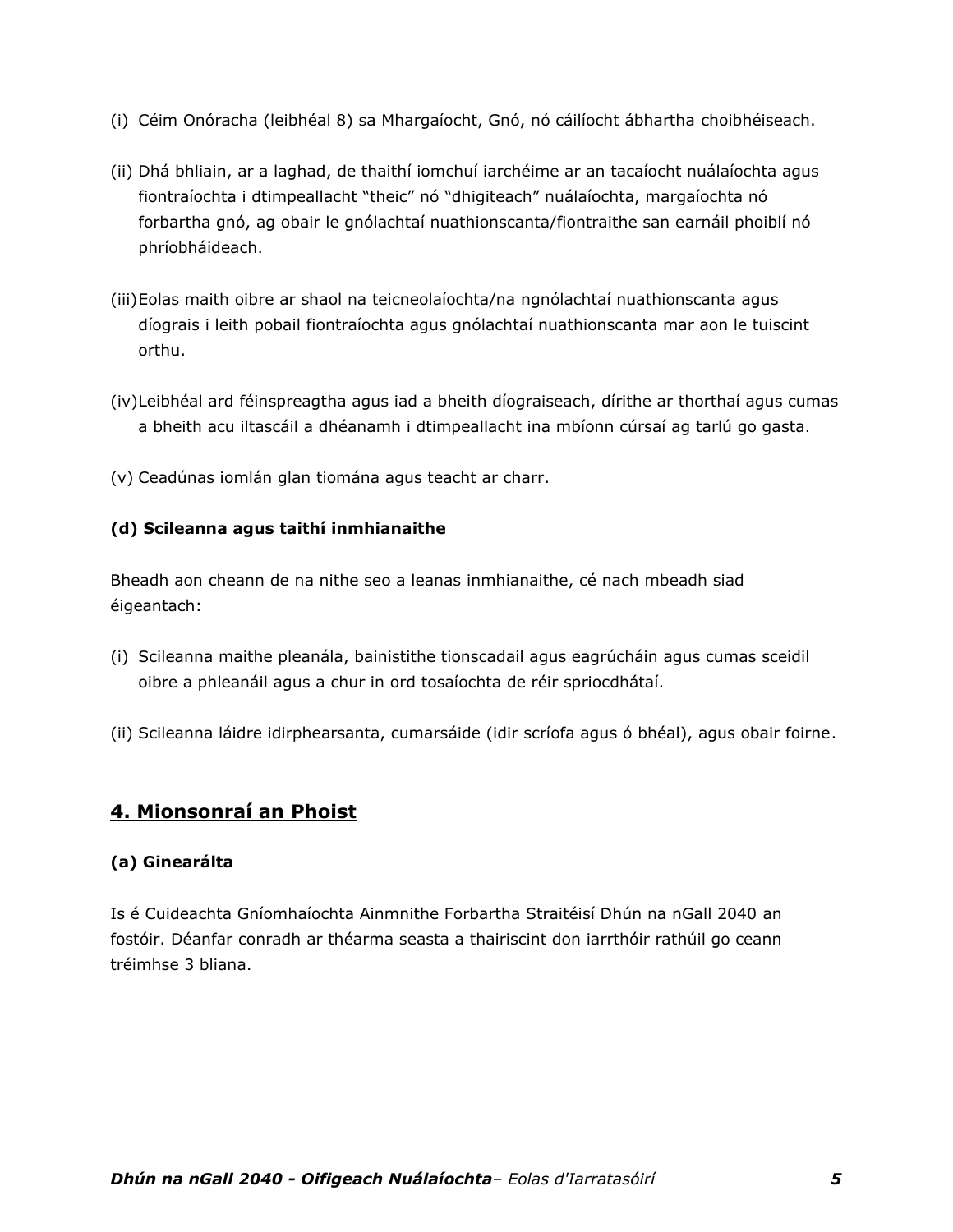# **(b) Promhadh**

Beidh de cheangal ar iarrthóirí rathúla tréimhse thosaigh a dhéanamh ar promhadh, de réir mar a shocródh Dún na nGall 2040. D'fhéadfadh sé go ndéanfaí an tréimhse a shíneadh, faoi rogha an Bhoird.

## **(c) Luach Saothair**

Is ionann an tuarastal bliantúil agus €57,000 ar feadh thréimhse trí bliana an chonartha ar théarma seasta.

# **(d) Bunáit**

Beidh an post lonnaithe i Leitir Ceanainn ach breithneoidh an comhlacht ar shocruithe cianda/hibrideacha oibre a éascú, faoi réir athbhreithniú agus comhaontú le do Bhainisteoir Líne.

D'fhéadfadh sé, ó am go ham, go mbeadh ort tabhairt faoi dhualgais ar shiúl ón áitreabh ar bhonn sealadach nó buan, in áit eile, de réir mar a d'éileodh an Comhlacht go réasúnach. Is amhlaidh, ach amháin faoi rogha na Cuideachta, nach ndéanfar aon chostais a bhainfeadh lena leithéid d'athlonnú a chúiteamh ná a aisíoc leat. Tabharfar a oiread fógra duit agus is praiticiúil go réasúnach i dtaca le hathrú ar bith ar d'áit oibre.

# **(e) Cónaí**

Beidh na daoine a cheapfar ina gcónaí sa cheantar ina mbeidh na dualgais le feidhmiú nó faoi fhad réasúnta de.

#### **(f) Uaireanta Oibre**

Is ionann na gnáthuaireanta oibre agus 37 uair an chloig sa tseachtain. Coinníonn Dún na nGall 2040 an ceart acu féin na huaireanta oibre a athrú ó am go ham.

Baineann réimse leathan de dhualgais leis an phost a éilíonn an-chuid solúbthachta agus a bhféadfadh sé láithreacht tráthnónta agus ag an deireadh seachtaine a bheith i gceist leo, de réir mar ba ghá.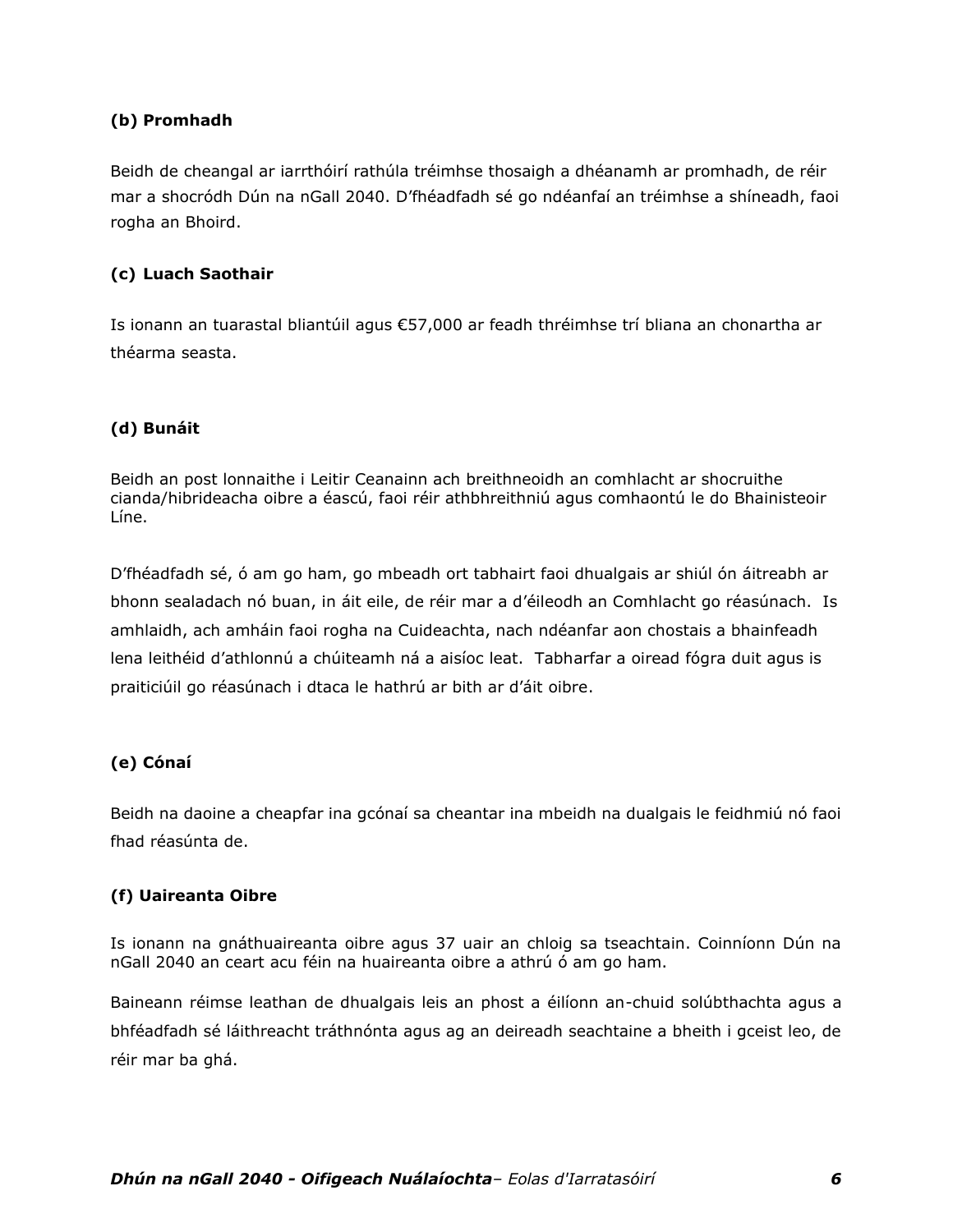# **(g) Riachtanas Tiomána**

Beidh gá le hiarrthóirí:

- a. ceadúnas tiomána iomlán chatagóir B reatha a bheith acu.
- b. a bhfeithicil féin a bheith ar fáil lena húsáid agus a ndualgais á gcomhlíonadh acu agus cumhdófar na costais ghaolmhara leis na liúntais chuí.

# **5. Próiseas Earcaíochta**

## **A. Foirm Iarratais**

- Caithfear iarratais a chur isteach ar an fhoirm iarratais oifigiúil agus caithfear gach cuid den fhoirm a chomhlánú.
- **Ná cuir CV isteach le d'iarratas.** Ní bhreithneofar ach faisnéis ar an fhoirm iarratais, nuair a bheidh oiriúnacht iarratasóra maidir leis an phost á meas.
- Caithfear iarratais a chur isteach mar iatán rphoist amháin i bhformáid Word nó PDF chuig [vacancies@donegalcoco.ie](mailto:vacancies@donegalcoco.ie)
- Caithfidh iarratais a bheith faighte againn faoin spriocdháta a shainítear ar an fhoirm.
- Ní dhéanfar aon iarratais atá mall, atá imithe ar strae nó a mbeidh moill leo, a mheas ach amháin más féidir fianaise oifigiúil a chur ar fáil a léiríonn gur seoladh an tiarratas laistigh den achar ama.

# **B. Gearrliostú**

Is féidir iarratasóirí a ghearrliostú faoi choinne agallaimh ar bhonn an eolais a chuirtear ar fáil. Sa chás go mbeidh gá le beart gearrliostaithe, tionólfar Painéal saineolaithe leis na foirmeacha iarratais a scrúdú agus a mheas de réir critéir réamhshocraithe, bunaithe ar riachtanais an phoist. Mar sin de, bheadh sé le do leas cuntas mion, beacht a thabhairt ar do cháilíochtaí agus ar do thaithí ar an fhoirm iarratais.

Má mheastar, mar gheall ar líon agus caighdeán na n-iarratas a gheofar, gur réasúnach gan gach iarratasóir a chur faoi agallamh, ní ghlaofar chun agallaimh ach daoine ar dócha go ngnóthódh siad caighdeán ar leor é chun iad a roghnú agus a mholadh faoi choinne ceapacháin.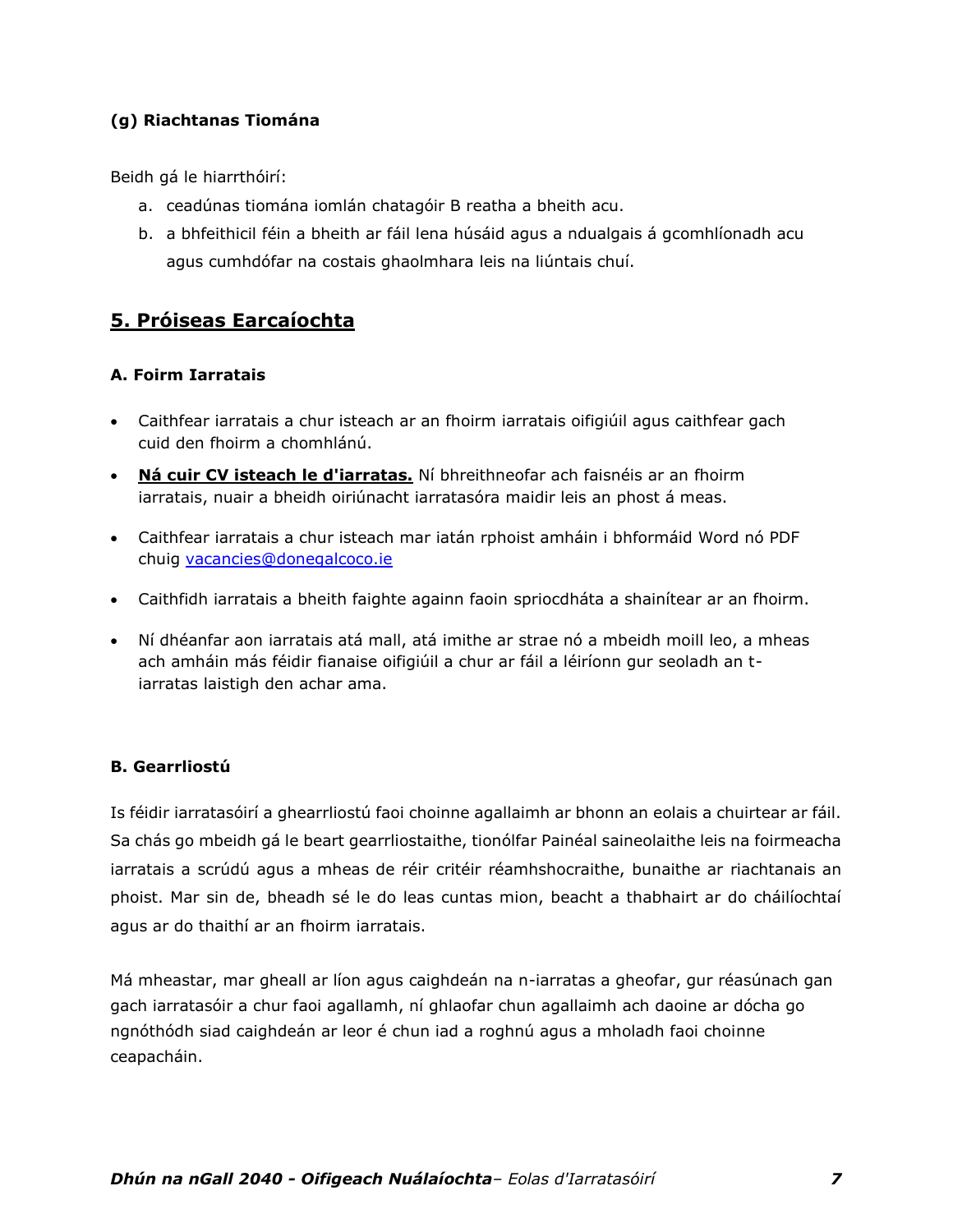## **C. Ceart ar Fhaisnéis agus Athbhreithniú**

Tá an Chomhairle tiomanta d'aiseolas agus faisnéis a thabhairt d'iarratasóirí. Iarratasóir ar bith ar mian leis/léi, féadann sé/sí a iarraidh go n-athbhreithneofar an cinneadh nó an próiseas. Caithfear a leithéid d'iarratas a chur isteach i scríbhinn, ag cur in iúl na cúise atá leis an iarratas agus caithfear é seo a chur faoi bhráid na Rannóige Acmhainní Daonna, Ionad na dTrí Abhainn, Leifear, Co. Dhún na nGall faoi cheann cúig lá ó dháta fógartha cinneadh ábhartha.

#### **D. Rúndacht**

Faoi réir fhorálacha an Achta um Shaoráil Faisnéise 2014, is faoi rúndacht dhocht a phléifear le hiarratais**.**

#### **E. Eile**

Tá ceapacháin na Comhairle faoi réir seiceálacha sásúla maidir le teistiméireachtaí, cáilíochtaí, scrúduithe leighis agus Grinnscrúdú Garda, mar is infheidhme.

## **F. Cúis Dícháilithe an Chanbhasáil**

Dícháileofar ón phost láithreach iarratasóir ar bith a dhéanann iarracht (nó a ndéanann duine iarracht ar a s[h]on) oifigeach de chuid na Comhairle (nó duine a ainmníonn sí le hagallamh a chur ar iarratasóirí nó iad a scrúdú) a chanbhasáil nó tionchar a imirt air/uirthi ar son an iarratasóra, go díreach nó go hindíreach.

# **G. An Rialachán Ginearálta maidir le Cosaint Sonraí**

*Tá Comhairle Contae Dhún na nGall meáite ar do chuid sonraí pearsanta a chosaint agus*  comhlíonaimid ár gcuid oibleagáidí faoi na hAchtanna um Chosaint Sonraí, 1988 - 2018, *agus faoin Rialachán Ginearálta maidir le Cosaint Sonraí.* 

• An Bunús ar a bPróiseáiltear do chuid Sonraí Pearsanta

Is é an bunús ar a bpróiseáiltear do chuid sonraí pearsanta ná d'fhonn d'iarratas ar an phost ar chuir tú isteach air le Comhairle Contae Dhún na nGall a phróiseáil faoi Théarmaí Acht Fostaíochta (Faisnéis) 1994 agus polasaithe agus gnáthaimh na Rannóige Acmhainní Daonna.

Nuair a fhaighimid d'fhoirm iarratais, cruthaímid taifead ríomhaire faoi d'ainm, ina mbíonn go leor de na sonraí pearsanta a chuir tú ar fáil ar d'fhoirm iarratais.